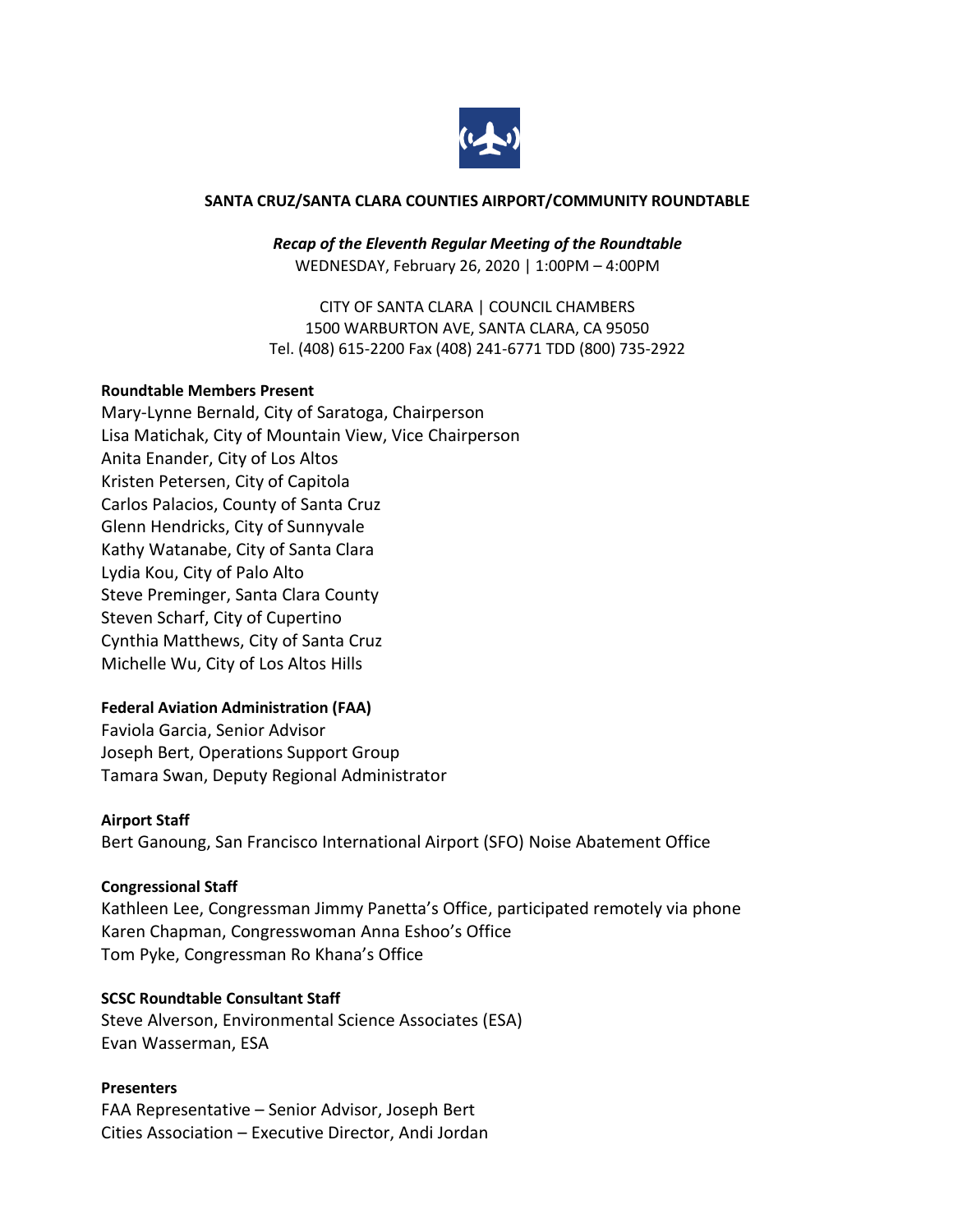# **1. Welcome/Review of the Meeting Format**

Roundtable Facilitator Steve Alverson welcomed the members of the public and reviewed the meeting format. He provided an overview of process for providing public comment and stated he expects everyone to remain cordial and respectful. He noted that an audio recording of the meeting and additional resources can be found on the SCSC Roundtable [website.](https://scscroundtable.org/meetings/)

## **2. Call to Order and Identification of Members Present**

The SCSC Community Roundtable was called to order at 1:04 PM by Chairperson Mary-Lynne Bernald. Roundtable members identified themselves. A quorum of the members was present.

Chairperson Bernald provided an overview of the agenda, topics/items to be discussed, and introductions were provided for Congressional Representative staff members, the FAA representative, and the SFO airport representative.

# **3. Election of the Chairperson and Vice Chairperson – Steve Alverson, Roundtable Facilitator**

Steve Alverson provided an overview of the annual election process for the Roundtable Chairperson and Vice Chairperson, and called for nominations from the floor. The following members were nominated with the nominees providing statements to the Roundtable for consideration prior to the vote.

# Nominees for Chair of the Roundtable

- Chair Mary-Lynne Bernald (to continue as Chair) nominated by Member Hendricks
- Member Anita Enander nominated by Member Kou

# Nominees for Vice Chair of the Roundtable

- Member Ed Bottorff nominated by Chair Bernald
- Member Anita Enander nominated by Member Matichak

**ACTION:** By vote of the Roundtable, Chairperson Bernald was elected to continue as the Chairperson and Member Bottorff was elected Vice Chairperson.

Public comments: Jennifer Landesmann and Robert Holbrook

# **4. FAA Technical Presentation on the SUNNE ONE Conventional Departure and PIRAT TWO STAR in Response to Roundtable Inquiries – Joseph Bert, FAA**

Mr. Joseph Bert of the FAA's Western Service Center Operations Support Group gave a presentation on SUNNE ONE conventional departure procedure and on the PIRAT TWO STAR. The [FAA's presentation materials](https://scscroundtable.org/documents/february-26-2020-faa-presentation-materials-for-the-roundtable-sunne-one-loupe-five-pirat-star/) and [video](https://scscroundtable.org/meetings/sc-sc-roundtable-february-26-2020/#/tab-video) of the meeting can be found at the SCSC Roundtable [website.](https://scscroundtable.org/meetings/)

Follow-up Comments: Member Lydia Kou; Member Glenn Hendricks; and Member Kathy Watanabe.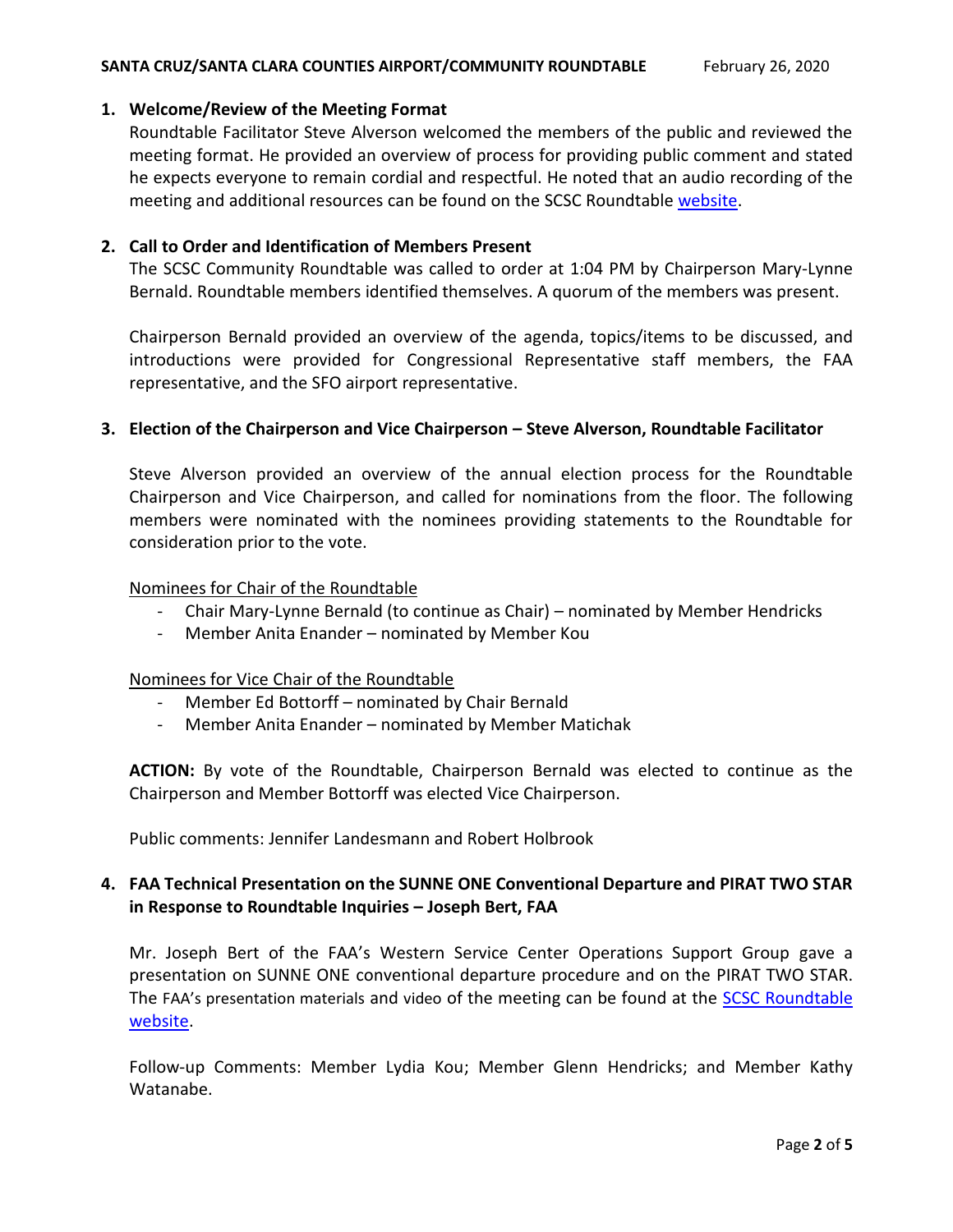Public comment: Jennifer Landesmann; Darlene Yaplee; Robert Holbrook; Mark Shull; Barbara Rice; Jennifer Tasseff; Karen Porter; and Tammy Mulcahey.

# **5. Review and Discussion of Roundtable FY 2021 Annual Budget – Andi Jordan, Cities Association of Santa Clara**

Ms. Andi Jordan, Executive Director of the Cities Association of Santa Clara County, presented the proposed Fiscal Year 2021 budget for the Roundtable's consideration and approval at the April 22, 2020 Regular Roundtable meeting. Per the Roundtable Bylaws, the proposed Fiscal Year 2021 budget was introduced 60 days prior to the anticipated date of its adoption. The purpose of the presentation was to inform each member of his or her municipality's anticipated increase or decrease in funding amount. Ms. Jordan noted that the annual budgeted amount for Fiscal Year 2021 would remain the same as for 2020, which was \$250,000.

Member Comments: Member Glenn Hendricks; Chair Bernald; Member Steve Preminger; Member Scharf; Lisa Matichak; and Member Lydia Kou.

Public comment: Jennifer Landesmann and Darlene Yaplee.

**ACTION:** Member Matichak's motion to include a Roundtable vote on the FY 2021 budget at the April 22, 2020 SCSC Roundtable meeting was seconded by Member Enander and passed unanimously.

# **6. Discussion of Work Plan Priorities – Roundtable Chair**

Roundtable Facilitator, Steve Alverson, described a few approaches to assigning priorities to the Work Plan items, which is needed in order to prioritize where the Roundtable's attention and budget will be focused. The Roundtable members indicated they were not prepared to rank the Work Plan priorities at this meeting. Instead, the Roundtable members chose to provide their rankings on the Work Plan priorities by Friday, February 28, 2020. The member rankings will be presented to the Roundtable at the April 22, 2020 Regular meeting for review and approval. Mr. Alverson clarified that the Roundtable must assign Work Plan items to the subcommittees, and not the other way around.

Member Comments: Member Anita Enander; Member Steve Preminger; Member Lydia Kou; Member Glenn Hendricks; Member Carlos Palacios; and Member Lisa Matichak.

Public comment: Darlene Yaplee; Robert Holbrook; Jennifer Landesmann; Greg Hyver; Ross Mayfield; and Mark Shull.

**ACTION:** Roundtable members were asked to provide their Work Plan prioritization input to the Chairperson and Roundtable Facilitator by the end of the day on Friday, February 28, 2020.

# **7. Appointment of Subcommittee Members – Roundtable Chair**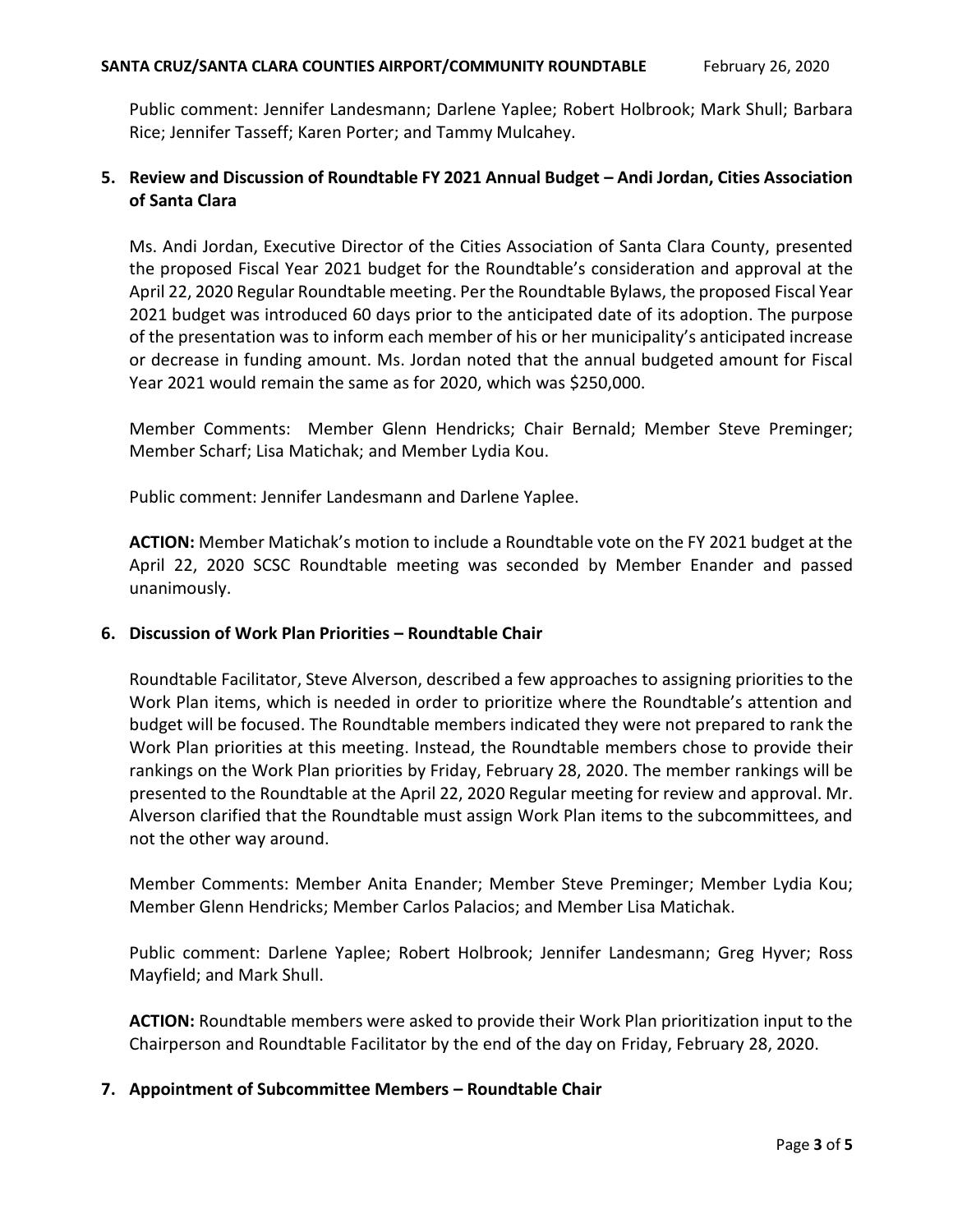Roundtable Chairperson, Mary-Lynne Bernald, opened a discussion regarding which members were interested in serving on the Legislative and Technical Working Group subcommittees through appointment by the Roundtable Chairperson. A list of subcommittee members was developed and the Roundtable members agreed upon these appointments. The list of subcommittee members is as follows:

Technical Work Group Subcommittee:

- Member Anita Enander (Subcommittee Chair)
- Member Lydia Kou
- Member Ed Bottorff
- Member Glenn Hendricks

Legislative Working Group Subcommittee:

- Member Lisa Matichak (Subcommittee Chair)
- Member Glenn Hendricks
- Member Kathy Watanabe
- Member Michelle Wu
- Member Lydia Kou
- Member Ed Bottorff

Member Comments: All those listed above that self-nominated.

Public comment: Darlene Yaplee; Jennifer Landesmann; and Jennifer Tasseff

**ACTION:** Chairperson Bernald appointed the members and Chairpersons for each subcommittee.

# **8. Consideration of Roundtable Support of a Request by the City of Palo Alto of SFO for a Noise Monitor to be Placed in Palo Alto - Roundtable Chair**

Chairperson Bernald provided an overview on how cities can work together to have noise monitors permanently or temporarily installed, and noted that there is specific criteria that needs to be met in order to have a noise monitor installed. Chairperson Bernald noted the City of Palo Alto had requested the Roundtable's show of support of the City of Palo Alto's request to SFO for installation of noise monitors in Palo Alto. Member Kou clarified that she would like a letter sent to SFO on behalf of the Roundtable for all member jurisdictions that request it, and requested that the Roundtable be considered when establishing noise monitor locations in the future.

Member Comments: Member Lydia Kou.

Follow-up Comments: Bert Ganoung and Member Glenn Hendricks.

Public comment: Darlene Yaplee and Mark Shull.